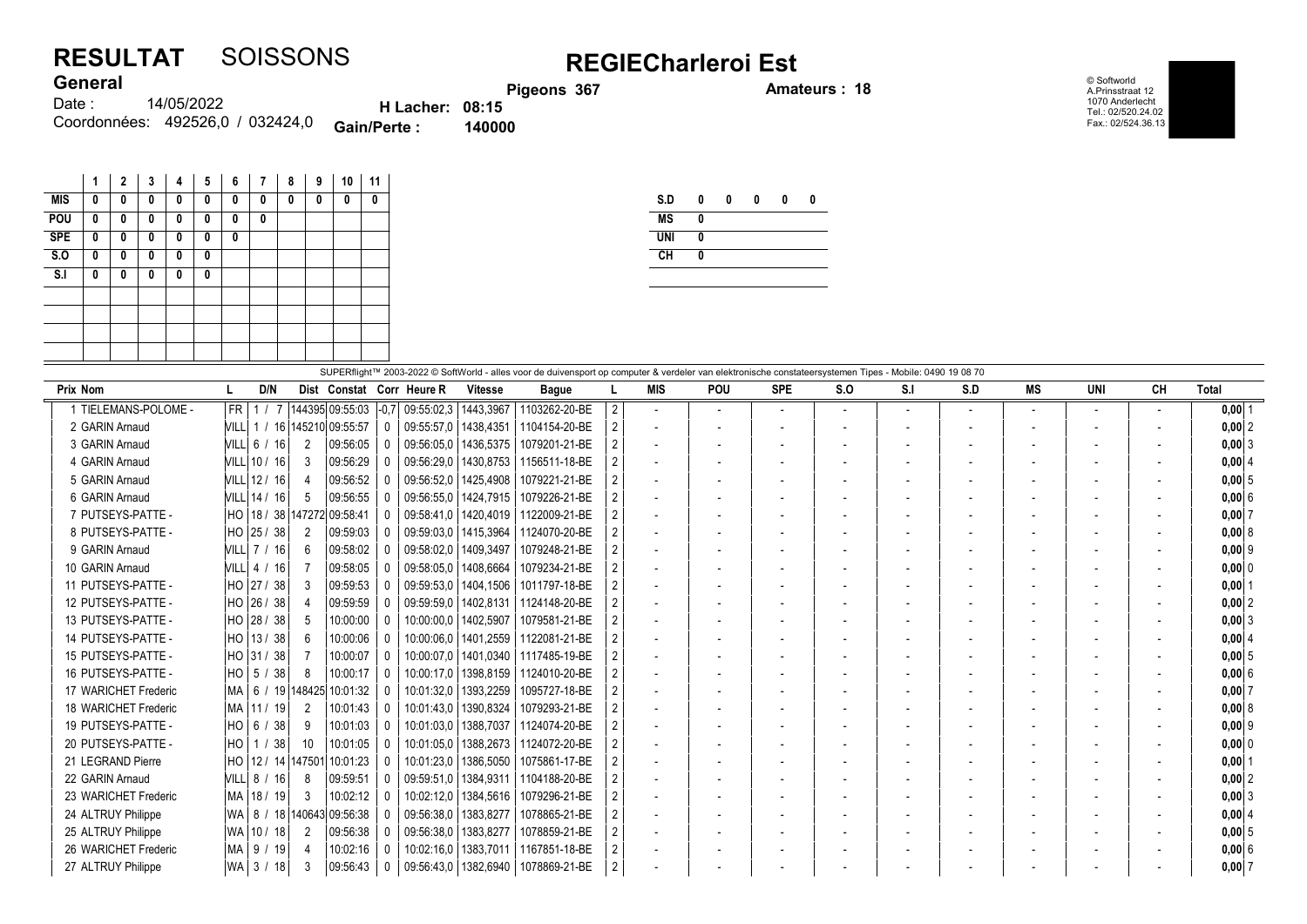| Prix Nom                |           | D/N            |                  |                                  |              | Dist Constat Corr Heure R   | <b>Vitesse</b>         | Bague                                                   |                | MIS                      | POU | <b>SPE</b> | S.O | S <sub>1</sub> | S.D | MS | UNI | <b>CH</b> | Total      |
|-------------------------|-----------|----------------|------------------|----------------------------------|--------------|-----------------------------|------------------------|---------------------------------------------------------|----------------|--------------------------|-----|------------|-----|----------------|-----|----|-----|-----------|------------|
| 28 TIELEMANS-POLOME     | $FR \mid$ | 2/7            | $\overline{2}$   | 09:59:28                         |              | $-0.7$ 09:59:27,3 1382,3656 |                        | 1066610-19-BE                                           | 2              |                          |     |            |     |                |     |    |     |           | 0,008      |
| 29 GARIN Arnaud         |           | VILL 3 / 16    | 9                | 10:00:04                         | $\mathbf 0$  | 10:00:04,0   1382,0751      |                        | 1079204-21-BE                                           |                |                          |     |            |     |                |     |    |     |           | $0,00$ 9   |
| 30 OPROIU Eduard        | SA        |                |                  | 1 / 43 148007 10:02:11           | 0            |                             |                        | 10:02:11.0   1380.8770   1103131-20-BE                  |                | $\overline{\phantom{a}}$ |     |            |     |                |     |    |     |           | $0,000$ 0  |
| 31 ALTRUY Philippe      |           | WA 2 / 18      | $\overline{4}$   | 09:56:52                         | $^{\circ}$   | 09:56:52,0   1380,6577      |                        | 1078877-21-BE                                           |                |                          |     |            |     |                |     |    |     |           | $0,00$  1  |
| 32 WANUFEL DIDIER       |           |                |                  | JU 31 / 43 136046 09:53:35       | 0            | 09:53:35,0   1380,0101      |                        | 1036355-16-BE                                           |                |                          |     |            |     |                |     |    |     |           | $0,00$ 2   |
| 33 WANUFEL DIDIER       |           | $JU$ 25 / 43   | 2                | 09:53:36                         | $^{\circ}$   | 09:53:36.0                  | 1379,7771              | 1050093-20-BE                                           |                |                          |     |            |     |                |     |    |     |           | 0,003      |
| 34 WANUFEL DIDIER       |           | $JU$ 40 / 43   | 3                | 09:53:36                         | 0            | 09:53:36,0 1379,7771        |                        | 1013690-18-BE                                           |                |                          |     |            |     |                |     |    |     |           | 0,00   4   |
| 35 WANUFEL DIDIER       |           | $JU$   14 / 43 |                  | 09:53:41                         | $\Omega$     |                             |                        | 09:53:41.0   1378.6117   1106797-20-BE                  |                |                          |     |            |     |                |     |    |     |           | $0,00$ 5   |
| 36 WANUFEL DIDIER       | JU        | 4 / 43         | 5                | 09:53:44                         | $\Omega$     | 09:53:44,0   1377,9136      |                        | 1106723-20-BE                                           |                |                          |     |            |     |                |     |    |     |           | 0,006      |
| 37 WANUFEL DIDIER       | JU        | 8 / 43         | 6                | 09:53:53                         | $\Omega$     | 09:53:53,0   1375,8236      |                        | 1065272-19-BE                                           |                | $\sim$                   |     |            |     |                |     |    |     |           | $0,00$ 7   |
| 38 ALTRUY Philippe      |           | WA 14 / 18     | 5                | 09:57:17                         | 0            |                             |                        | 09:57:17,0   1375,0336   1137913-21-BE                  |                | $\sim$                   |     |            |     |                |     |    |     |           | 0,008      |
| 39 WANUFEL DIDIER       |           | $JU$ 34 / 43   | 7                | 09:54:07                         | 0            | 09:54:07,0   1372,5845      |                        | 1065265-19-BE                                           |                | $\blacksquare$           |     |            |     |                |     |    |     |           | $0,00$ 9   |
| 40 GARIN Arnaud         |           | VILL 5 / 16    | 10               | 10:00:54                         | 0            | 10:00:54,0   1371,1995      |                        | 1066445-19-00                                           |                | $\sim$                   |     |            |     |                |     |    |     |           | $0,00$ 0   |
| 41 WANUFEL DIDIER       | JU        | 9 / 43         | 8                | 09:54:14                         | 0            | 09:54:14.0   1370.9708      |                        | 1050072-20-BE                                           |                |                          |     |            |     |                |     |    |     |           | $0,00$ 1   |
| 42 OPROIU Eduard        |           | SA   41 / 43   | $\overline{2}$   | 10:03:01                         | 0            | 10:03:01.0   1370.2237      |                        | 1103134-20-BE                                           |                |                          |     |            |     |                |     |    |     |           | 0,00 2     |
| 43 ALEXANDRE Pascal     |           |                |                  | BAI   3 / 13   152295   10:06:11 | -0.81        | 10:06:10,2                  | 1369,9289              | 1130647-16-BE                                           |                |                          |     |            |     |                |     |    |     |           | 0,003      |
| 44 GARIN Arnaud         |           | VILL 13 / 16   | -11              | 10:01:00                         | $\Omega$     | 10:01:00.0   1369.9057      |                        | 1079237-21-00                                           |                |                          |     |            |     |                |     |    |     |           | $0,00$ 4   |
| 45 WARICHET Frederic    |           | MA   1 / 19    | 5                | 10:03:21                         | $\Omega$     | 10:03:21.0   1369.8662      |                        | 1167852-18-BE                                           |                |                          |     |            |     |                |     |    |     |           | 0,005      |
| 46 PUTSEYS-PATTE -      |           | $HO$   9 / 38  | 11               | 10:02:39                         | $\Omega$     |                             |                        | 10:02:39.0   1368.0634   1122067-21-BE                  |                |                          |     |            |     |                |     |    |     |           | 0,006      |
| 47 WANUFEL DIDIER       |           | $JU$ 18 / 43   | 9                | 09:54:27                         | 0            |                             |                        | 09:54:27,0   1367,9839   1163275-18-BE                  |                |                          |     |            |     |                |     |    |     |           | 0,007      |
| 48 WARICHET Frederic    |           | MA   10 / 19   | 6                | 10:03:35                         | 0            | 10:03:35.0   1366.9227      |                        | 1079271-21-BE                                           |                | $\overline{\phantom{a}}$ |     |            |     |                |     |    |     |           | 0,008      |
| 49 DAMBREMEZ MARCEL     |           |                |                  | ME   49 / 54   142308   09:59:10 | $^{\circ}$   | 09:59:10,0   1366,1570      |                        | 1066351-21-BE                                           |                | $\blacksquare$           |     |            |     |                |     |    |     |           | $0,00$ 9   |
| 50 OPROIU Eduard        |           | SA 29 / 43     | 3                | 10:03:22                         | $\Omega$     | 10:03:22,0                  | 1365,7984              | 1078235-21-BE                                           |                |                          |     |            |     |                |     |    |     |           | $0,00$ 0   |
| 51 ALTRUY Philippe      | WA        | 6/18           | 6                | 09:58:06                         | $^{\circ}$   | 09:58:06.0                  | 1364, 1416             | 1078856-21-BE                                           |                |                          |     |            |     |                |     |    |     |           | $0,00$ 1   |
| 52 DAMBREMEZ MARCEL     |           | ME 54 / 54     | 2                | 09:59:22                         | 0            | 09:59:22,0                  | 1363,5388              | 1103362-20-00                                           |                |                          |     |            |     |                |     |    |     |           | $0,00$ 2   |
| 53 WANUFEL DIDIER       | JU        | 29 / 43        | 10               | 09:54:47                         | $\Omega$     | 09:54:47.0                  | 1363,4141              | 1155588-19-BE                                           |                |                          |     |            |     |                |     |    |     |           | 0,003      |
| 54 ALTRUY Philippe      | WA        | 9/18           | 7                | 09:58:10                         | $\Omega$     | 09:58:10,0   1363,2603      |                        | 1094769-21-BE                                           |                |                          |     |            |     |                |     |    |     |           | 0,00   4   |
| 55 OOSTENS ARTHUR       |           |                |                  | WA   5 / 21   144874   10:01:23  | 0.7          |                             |                        | 10:01:23.7   1361.6619   1153196-19-BE                  |                |                          |     |            |     |                |     |    |     |           | $0,00$ 5   |
| 56 WANUFEL DIDIER       |           | $JU$   12 / 43 | -11              | 09:55:01                         | 0            |                             |                        | 09:55:01,0   1360,2335   1106760-20-BE                  |                |                          |     |            |     |                |     |    |     |           | $0,00$ 6   |
| 57 DAMBREMEZ MARCEL     |           | ME 7 / 54      | 3                | 09:59:40                         | $\mathbf{0}$ | 09:59:40,0   1359,6306      |                        | 1003565-18-BE                                           |                |                          |     |            |     |                |     |    |     |           | $0,00$ 7   |
| 58 WARICHET Frederic    | MA I      | 8 / 19         | 7                | 10:04:10                         | 0            |                             |                        | 10:04:10.0   1359.6185   1134449-20-BE                  |                | $\sim$                   |     |            |     |                |     |    |     |           | 0,008      |
| 59 LEGRAND Pierre       | HO        | 8 / 14         | 2                | 10:03:31                         | $^{\circ}$   | 10:03:31.0                  |                        | 1359,2476   1006183-18-BE                               |                |                          |     |            |     |                |     |    |     |           | $0,00$ 9   |
| 60 LEGRAND Pierre       |           | $HO$   11 / 14 | 3                | 10:03:34                         | 0            | 10:03:34,0   1358,6214      |                        | 1010860-18-BE                                           |                | $\overline{\phantom{a}}$ |     |            |     |                |     |    |     |           | $0,00$ 0   |
| 61 FEDRIGUCCI AVERARDO  |           |                | RA 7 / 15 139211 | 09:57:28                         | 0            | 09:57:28,0   1358,5981      |                        | 1059259-21-BE                                           |                |                          |     |            |     |                |     |    |     |           | $0,00$   1 |
| 62 WARICHET Frederic    |           | MA   16 / 19   | 8                | 10:04:17                         | $\Omega$     |                             | 10:04:17,0   1358,1668 | 1079295-21-BE                                           |                |                          |     |            |     |                |     |    |     |           | $0,00$ 2   |
| 63 OOSTENS ARTHUR       |           | WA 15 / 21     | $\overline{2}$   | 10:01:42                         | 0.7          | 10:01:42,7   1357,6210      |                        | 1032340-19-BE                                           |                |                          |     |            |     |                |     |    |     |           | 0,003      |
| 64 LEGRAND Pierre       | HO        | 6 / 14         |                  | 10:03:39                         | $\Omega$     |                             | 10:03:39,0   1357,5796 | 1075899-17-BE                                           |                |                          |     |            |     |                |     |    |     |           | 0,00   4   |
| 65 WARICHET Frederic    |           | MA   5 / 19    | 9                | 10:04:20                         | $\mathbf 0$  |                             |                        | 10:04:20,0   1357,5457   1079277-21-BE                  |                |                          |     |            |     |                |     |    |     |           | 0,005      |
| 66 WANUFEL DIDIER       |           | $JU$   1 / 43  | 12               | 09:55:14 0                       |              |                             |                        | 09:55:14,0   1357,2932   1155513-19-BE                  | $\overline{2}$ |                          |     |            |     |                |     |    |     |           | $0,00$ 6   |
| 67 WANUFEL DIDIER       |           | $JU$   26 / 43 | - 13             | 09:55:15                         | $\mathbf 0$  |                             |                        | 09:55:15,0   1357,0673   1106739-20-BE                  |                |                          |     |            |     |                |     |    |     |           | 0,007      |
| 68 OOSTENS ARTHUR       |           | WA 8 / 21      | 3                |                                  |              |                             |                        | 10:01:45   0,7   10:01:45,7   1356,9854   1049239-20-BE |                |                          |     |            |     |                |     |    |     |           | 0,008      |
| 69 OOSTENS ARTHUR       |           | WA 21 / 21     |                  |                                  |              |                             |                        | 10:01:48   0,7   10:01:48,7   1356,3500   1049291-20-BE |                |                          |     |            |     |                |     |    |     |           | $0,00$ 9   |
| 70 OOSTENS ARTHUR       |           | WA 12 / 21     | -5               |                                  |              |                             |                        | 10:01:49   0,7   10:01:49,7   1356,1386   1065217-19-BE |                |                          |     |            |     |                |     |    |     |           | $0,00$ 0   |
| 71 TERRASSE&TIELEMANS - |           |                |                  | FR 2 / 16 144451 10:01:31        | 0            |                             |                        | 10:01:31,0   1356,1354   1103450-20-BE                  |                |                          |     |            |     |                |     |    |     |           | $0,00$  1  |
| 72 WANUFEL DIDIER       |           | $JU$   10 / 43 | 14               | 09:55:23                         | 0            |                             |                        | 09:55:23,0   1355,2648   1065274-19-BE                  |                |                          |     |            |     |                |     |    |     |           | $0,00$ 2   |
| 73 PUTSEYS-PATTE -      |           | $HO$ 35 / 38   | 12               | $10:03:45$ 0                     |              |                             |                        | 10:03:45,0   1354,2253   1122054-21-BE                  | $\overline{2}$ |                          |     |            |     |                |     |    |     |           | $0,00$ 3   |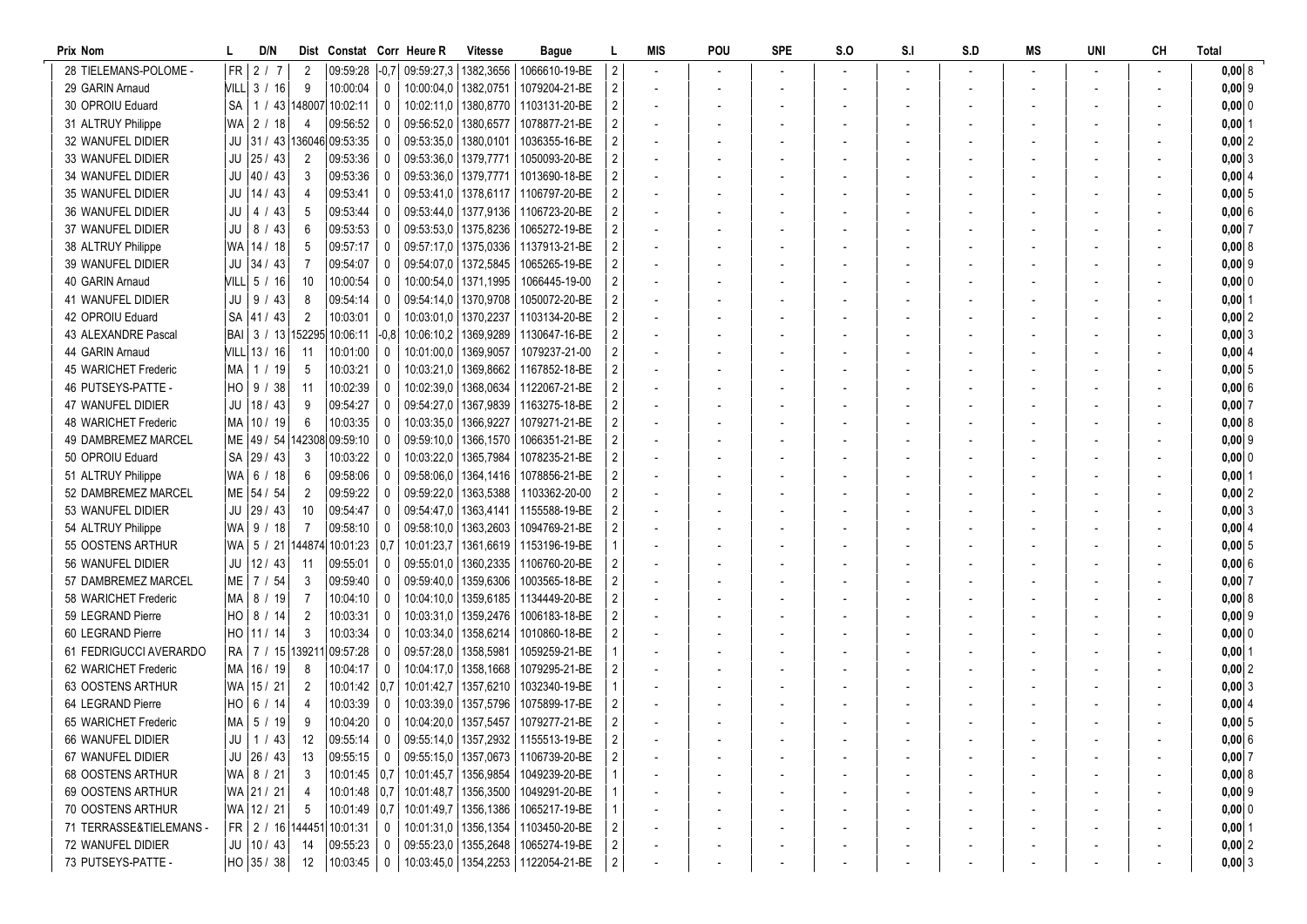| Prix Nom                 |    | D/N               |                |                            |              | Dist Constat Corr Heure R | <b>Vitesse</b>         | Bague                                                               |                | MIS                      | POU | <b>SPE</b> | S.O | S <sub>1</sub> | S.D | MS | UNI | <b>CH</b> | Total          |
|--------------------------|----|-------------------|----------------|----------------------------|--------------|---------------------------|------------------------|---------------------------------------------------------------------|----------------|--------------------------|-----|------------|-----|----------------|-----|----|-----|-----------|----------------|
| 74 OOSTENS ARTHUR        |    | WA 18 / 21        | 6              | 10:02:00                   |              | $0.7$   10:02:00.7        |                        | 1353.8152 1059871-21-BE                                             |                |                          |     |            |     |                |     |    |     |           | $0,00$ 4       |
| 75 MALOTEAUX RAYMOND     |    |                   |                |                            |              |                           |                        | LA   8 / 12 141607 09:59:39 -0.7 09:59:38.3 1353.2995 1059961-21-BE |                |                          |     |            |     |                |     |    |     |           | $0,00 \vert 5$ |
| 76 PUTSEYS-PATTE -       |    | HO   19 / 38      | 13             | 10:03:51                   | 0            |                           |                        | 10:03:51.0   1352.9812   1124052-20-BE                              |                |                          |     |            |     |                |     |    |     |           | 0,00 6         |
| 77 PUTSEYS-PATTE -       | HO | 15 / 38           | 14             | 10:03:52                   | 0            |                           |                        | 10:03:52.0   1352.7742   1122064-21-BE                              |                |                          |     |            |     |                |     |    |     |           | $0,00$ 7       |
| 78 PUTSEYS-PATTE -       |    | HO 29 / 38        | 15             | 10:03:52                   | $^{\circ}$   |                           |                        | 10:03:52.0   1352.7742   1079583-21-BE                              |                |                          |     |            |     |                |     |    |     |           | 0,008          |
| 79 PUTSEYS-PATTE -       |    | $HO$ 3 / 38       | 16             | 10:03:53                   | 0            | 10:03:53,0                |                        | 1352,5670 1117527-19-BE                                             |                |                          |     |            |     |                |     |    |     |           | 0,00   9       |
| 80 OOSTENS ARTHUR        |    | WA 10 / 21        |                | 10:02:06                   | 0.7          | 10:02:06.7                | 1352,5511              | 1049232-20-BE                                                       |                |                          |     |            |     |                |     |    |     |           | $0,00$ 0       |
| 81 OOSTENS ARTHUR        |    | WA   11 / 21      | 8              | 10:02:12                   | 0.7          | 10:02:12,7                | 1351,2895              | 1059847-21-BE                                                       |                |                          |     |            |     |                |     |    |     |           | $0,00$  1      |
| 82 OOSTENS ARTHUR        |    | WA 14 / 21        | 9              | 10:02:13                   | 0.7          | 10:02:13,7                | 1351,0797              | 1049270-20-BE                                                       |                |                          |     |            |     |                |     |    |     |           | $0,00$ 2       |
| 83 WANUFEL DIDIER        |    | $JU$ 35 / 43      | 15             | 09:55:52                   | $\Omega$     | 09:55:52,0   1348,7707    |                        | 1000948-18-BE                                                       |                |                          |     |            |     |                |     |    |     |           | 0,003          |
| <b>84 OOSTENS ARTHUR</b> |    | WA 1 / 21         | 10             | 10:02:27                   | 0.7          | 10:02:27,7   1348,1459    |                        | 1049266-20-BE                                                       |                |                          |     |            |     |                |     |    |     |           | 0,00   4       |
| 85 OOSTENS ARTHUR        |    | WA 13 / 21        | 11             | 10:02:35                   | 0.7          |                           | 10:02:35,7   1346,4754 | 1030247-21-BE                                                       |                | $\overline{\phantom{a}}$ |     |            |     |                |     |    |     |           | $0,00$ 5       |
| 86 OOSTENS ARTHUR        |    | WA 6 / 21         | 12             | 10:02:35                   | 0.7          |                           |                        | 10:02:35,7   1346,4754   1124436-19-BE                              |                | $\overline{a}$           |     |            |     |                |     |    |     |           | 0,006          |
| 87 OOSTENS ARTHUR        |    | WA 16 / 21        | 13             | 10:02:38                   | 0.7          | 10:02:38,7                | 1345,8498              | 1000195-20-BE                                                       |                |                          |     |            |     |                |     |    |     |           | $0,00$ 7       |
| 88 OOSTENS ARTHUR        |    | WA   4 / 21       | 14             | 10:02:39                   | 0.7          | 10:02:39.7                |                        | 1345,6416   1124441-19-BE                                           |                |                          |     |            |     |                |     |    |     |           | 0,0018         |
| 89 PUTSEYS-PATTE -       |    | HO 24 / 38        | 17             | 10:04:43                   | $\Omega$     | 10:04:43,0                |                        | 1342,2938   1124150-20-BE                                           |                |                          |     |            |     |                |     |    |     |           | $0,00$ 9       |
| 90 ALTRUY Philippe       |    | WA   4 / 18       | 8              | 09:59:48                   | $\Omega$     |                           | 09:59:48.0   1342.0134 | 1039663-21-BE                                                       |                |                          |     |            |     |                |     |    |     |           | 0,00 0         |
| 91 PUTSEYS-PATTE -       |    | $HO$ 2 / 38       | 18             | 10:05:02                   | $^{\circ}$   | 10:05:02.0                |                        | 1338.4310 1124902-20-BE                                             |                |                          |     |            |     |                |     |    |     |           | $0,00$ 1       |
| 92 GARIN Arnaud          |    | VILL 16 / 16      | 12             | 10:03:30                   | $\Omega$     |                           |                        | 10:03:30.0   1338.3410   1079245-21-BE                              |                |                          |     |            |     |                |     |    |     |           | $0,00$ 2       |
| 93 GOETHALS Luc          |    |                   |                | VILL 1 / 5 145354 10:03:36 | 0,8          |                           |                        | 10:03:36,8   1338,2705   1096210-18-BE                              |                |                          |     |            |     |                |     |    |     |           | $0,00$ 3       |
| 94 DAMBREMEZ MARCEL      |    | $ME \mid 3 / 54$  | 4              | 10:01:25                   | 0            |                           |                        | 10:01:25,0   1337,2719   1099929-20-BE                              |                | $\overline{\phantom{a}}$ |     |            |     |                |     |    |     |           | $0,00$ 4       |
| 95 DAMBREMEZ MARCEL      |    | ME   12 / 54      | 5              | 10:01:29                   | 0            |                           | 10:01:29,0   1336,4347 | 1003538-18-BE                                                       |                | $\overline{\phantom{a}}$ |     |            |     |                |     |    |     |           | $0,00$ 5       |
| 96 PUTSEYS-PATTE -       |    | HO 20 / 38        | 19             | 10:05:40                   | $^{\circ}$   |                           |                        | 10:05:40.0   1330.7711   1515255-12-BE                              |                |                          |     |            |     |                |     |    |     |           | 0,006          |
| 97 PUTSEYS-PATTE -       | HO | 23/38             | 20             | 10:05:44                   | 0            | 10:05:44.0                | 1329,9699              | 1010926-18-BE                                                       |                |                          |     |            |     |                |     |    |     |           | 0,0017         |
| 98 PUTSEYS-PATTE -       |    | HO 32 / 38        | 21             | 10:05:44                   | $\Omega$     | 10:05:44.0                | 1329,9699              | 1124073-20-BE                                                       |                |                          |     |            |     |                |     |    |     |           | 0,008          |
| 99 PUTSEYS-PATTE -       |    | HO   10 / 38      | 22             | 10:05:48                   | 0            |                           | 10:05:48.0   1329.1697 | 1122026-21-BE                                                       |                |                          |     |            |     |                |     |    |     |           | $0,00$ 9       |
| 100 OPROIU Eduard        |    | SA 42 / 43        | 4              | 10:06:23                   | $\Omega$     | 10:06:23.0                |                        | 1328,8074   1103168-20-BE                                           |                |                          |     |            |     |                |     |    |     |           | $0,00$ 0       |
| 101 OPROIU Eduard        |    | SA   19 / 43      | 5              | 10:06:25                   | $\Omega$     |                           | 10:06:25.0   1328.4099 | 1078255-21-BE                                                       |                |                          |     |            |     |                |     |    |     |           | $0,00$  1      |
| 102 WANUFEL DIDIER       |    | $JU$ 24 / 43      | 16             | 09:57:27                   | $\mathbf 0$  |                           |                        | 09:57:27,0   1327,9258   1106778-20-BE                              |                |                          |     |            |     |                |     |    |     |           | $0,00$ 2       |
| 103 MALOTEAUX RAYMOND    |    | $LA$   4 / 12     | $\overline{2}$ | 10:01:47                   | $ -0,7 $     |                           |                        | 10:01:46.3   1326.2601   1107015-20-BE                              |                |                          |     |            |     |                |     |    |     |           | 0,00 3         |
| 104 OPROIU Eduard        |    | SA 37 / 43        | 6              | 10:06:41                   | 0            |                           |                        | 10:06:41.0   1325.2380   1151637-20-BE                              |                | $\overline{\phantom{a}}$ |     |            |     |                |     |    |     |           | 0,0014         |
| 105 DAMBREMEZ MARCEL     |    | ME   11 / 54      | 6              | 10:02:26                   | 0            |                           | 10:02:26.0   1324.6170 | 1067875-21-BE                                                       |                |                          |     |            |     |                |     |    |     |           | $0,00$ 5       |
| 106 MALOTEAUX RAYMOND    |    | $LA$   7 / 12     | 3              | 10:02:12                   | -0.7         |                           |                        | 10:02:11,3   1321,1048   1107032-20-BE                              |                |                          |     |            |     |                |     |    |     |           | 0,00 6         |
| 107 TERRASSE&TIELEMANS - |    | $FR$   4 / 16     | 2              | 10:04:42                   | 0            |                           | 10:04:42,0   1316,7823 | 1149952-20-00                                                       |                |                          |     |            |     |                |     |    |     |           | 0,0017         |
| 108 LEGRAND Pierre       |    | $HO$   4 / 14     | 5              | 10:07:04                   | $\Omega$     |                           |                        | 10:07:04.0   1316,1898   1156602-18-BE                              |                |                          |     |            |     |                |     |    |     |           | 0,008          |
| 109 OOSTENS ARTHUR       |    | WA 2 / 21         | 15             | 10:05:05                   | 0.7          |                           |                        | 10:05:05,7   1315,9001   1124435-19-BE                              |                |                          |     |            |     |                |     |    |     |           | $0,00$ 9       |
| 110 PUTSEYS-PATTE -      |    | HO   12 / 38      | 23             | 10:07:15                   | $\Omega$     |                           |                        | 10:07:15.0   1312.0000   1122028-21-BE                              |                |                          |     |            |     |                |     |    |     |           | $0,00$ 0       |
| 111 TIELEMANS-POLOME -   |    | $FR$   3 / 7      | 3              |                            |              |                           |                        |                                                                     |                |                          |     |            |     |                |     |    |     |           | $0,00$ 1       |
| 112 OOSTENS ARTHUR       |    | WA   17 / 21   16 |                |                            |              |                           |                        | 10:05:53   0,7   10:05:53,7   1306,4072   1049336-20-BE             |                |                          |     |            |     |                |     |    |     |           | $0,00$ 2       |
| 113 OOSTENS ARTHUR       |    | WA 20 / 21        | -17            | $10:05:56$   0,7           |              |                           |                        | 10:05:56,7   1305,8182   1000197-20-BE                              |                |                          |     |            |     |                |     |    |     |           | 0,003          |
| 114 TERRASSE&TIELEMANS - |    | FR   6 / 16       | $\mathbf{3}$   | 10:05:48                   | 0            |                           |                        | 10:05:48,0   1303,7094   1103459-20-BE                              |                |                          |     |            |     |                |     |    |     |           | 0,004          |
| 115 WANUFEL DIDIER       |    | $JU$ 32 / 43      | 17             | 09:59:30                   | 0            |                           |                        | 09:59:30,0   1301,8758   1013662-18-BE                              |                |                          |     |            |     |                |     |    |     |           | 0,005          |
| 116 WANUFEL DIDIER       |    | $JU$ 23 / 43      | 18             | 09:59:30                   | $\bf{0}$     |                           |                        | 09:59:30,0   1301,8758   1077113-17-BE                              |                |                          |     |            |     |                |     |    |     |           | 0,006          |
| 117 OPROIU Eduard        |    | SA   14 / 43      |                | 10:08:53                   | 0            |                           |                        | 10:08:53,0   1299,6371   1157331-20-00                              |                |                          |     |            |     |                |     |    |     |           | 0,007          |
| 118 OPROIU Eduard        |    | SA 36 / 43        | 8              | 10:09:03                   | 0            |                           |                        | 10:09:03,0   1297,7380   1103147-20-BE                              |                |                          |     |            |     |                |     |    |     |           | 0,008          |
| 119 DAMBREMEZ MARCEL     |    | $ME$ 5 / 54       |                | 10:04:48                   | $\mathbf{0}$ |                           |                        | 10:04:48,0   1296,0656   1151723-20-BE                              | $\overline{2}$ |                          |     |            |     |                |     |    |     |           | $0,00$ 9       |